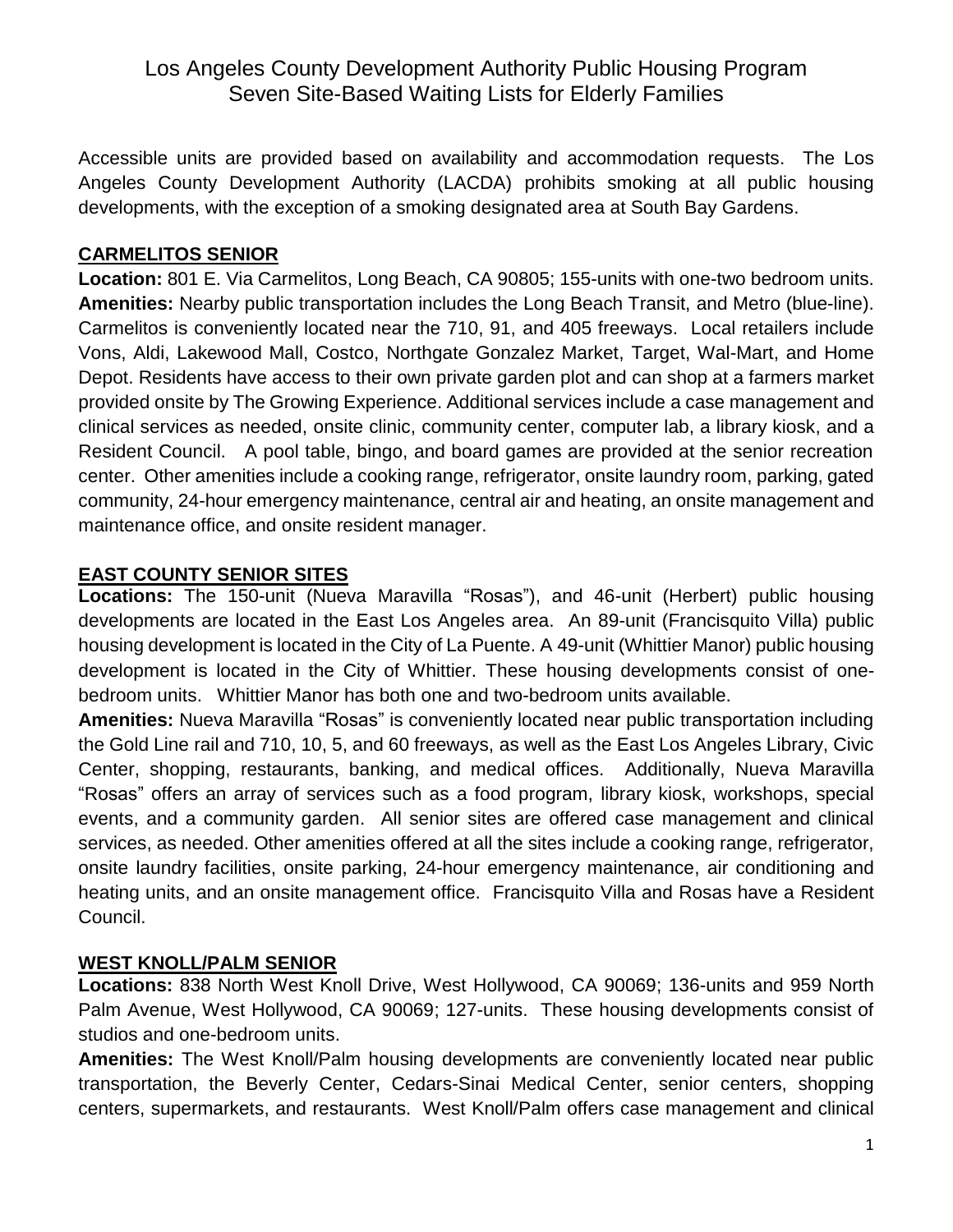# Los Angeles County Development Authority Public Housing Program Seven Site-Based Waiting Lists for Elderly Families

services as needed, Resident Councils, community rooms, exercise equipment, and a meals program by Jewish Family Services (JFS). Other amenities include a cooking range, refrigerator, gated parking garage, secured entrance, onsite laundry facilities, 24-hour emergency maintenance, cooling and heating system, fireplace, bathroom with vanities, walk-in closet spaces, an onsite management and maintenance office, and onsite resident managers.

#### **MARINA MANOR SENIOR**

**Location:** 3401 Via Dolce, Marina Del Rey, CA 90292; 183-units with one-two bedroom units. **Amenities:** Marina Manor is conveniently located near many restaurants, supermarkets, health facilities within a five-mile radius, as well as Venice beach, public transportation, and shopping centers. The site offers a barbeque area, recreational activities, exercise equipment, case management and clinical services as needed, and a Resident Council. Other amenities include a cooking range, refrigerator, onsite laundry facilities, limited assigned parking spaces, gated community, secured entrance, 24-hour emergency maintenance, an onsite management and maintenance office, and onsite resident manager. Some units feature a picturesque ocean view. Units are equipped with either central heat or wall furnace heating.

### **ORCHARD ARMS SENIOR**

**Location:** 23410-23540 Wiley Canyon Road, Valencia, CA 91355; 183-units with one-bedroom units.

**Amenities:** Orchard Arms is conveniently located close to public transportation, shopping centers, restaurants, supermarkets, public services, health facilities, and a senior center, all within a five-mile radius. The site offers a community room with a flat screen TV, a Resident Council, secured/intercom entrance, case management and clinical services as needed, an onsite management and maintenance office, onsite resident manager, and onsite 24-hour assisted living services, based on eligibility. Other amenities include a cooking range, refrigerator, gated parking, onsite laundry facilities, 24-hour emergency maintenance, and air conditioning and heating units.

## **FOOTHILL VILLA SENIOR**

**Location:** 2423 Foothill Blvd., La Crescenta, CA 91214; 62-units with one-bedroom units.

**Amenities:** Foothill Villa is conveniently located near the 210 freeway, shopping centers, various restaurants, supermarkets, public transportation, public services, and health facilities. Other amenities include a cooking range, refrigerator, onsite laundry facilities, assigned parking, secured/intercom entrance, 24-hour emergency maintenance, air conditioning and heating units, a Resident Council, community room, onsite management and maintenance office, an onsite resident manager, case management, and clinical services as needed.

## **SOUTH BAY GARDENS SENIOR**

Location: 230 E. 130<sup>th</sup> St., Los Angeles, CA 90061; 100-units with one-two bedroom units. **Amenities:** South Bay Gardens is conveniently located near shopping and dining areas, and the 105, 110, and 91 freeways. The site offers an outdoor recreation area with patio tables, barbeque grills, a designated smoking area, a community recreation room with a state-of-the-art commercial